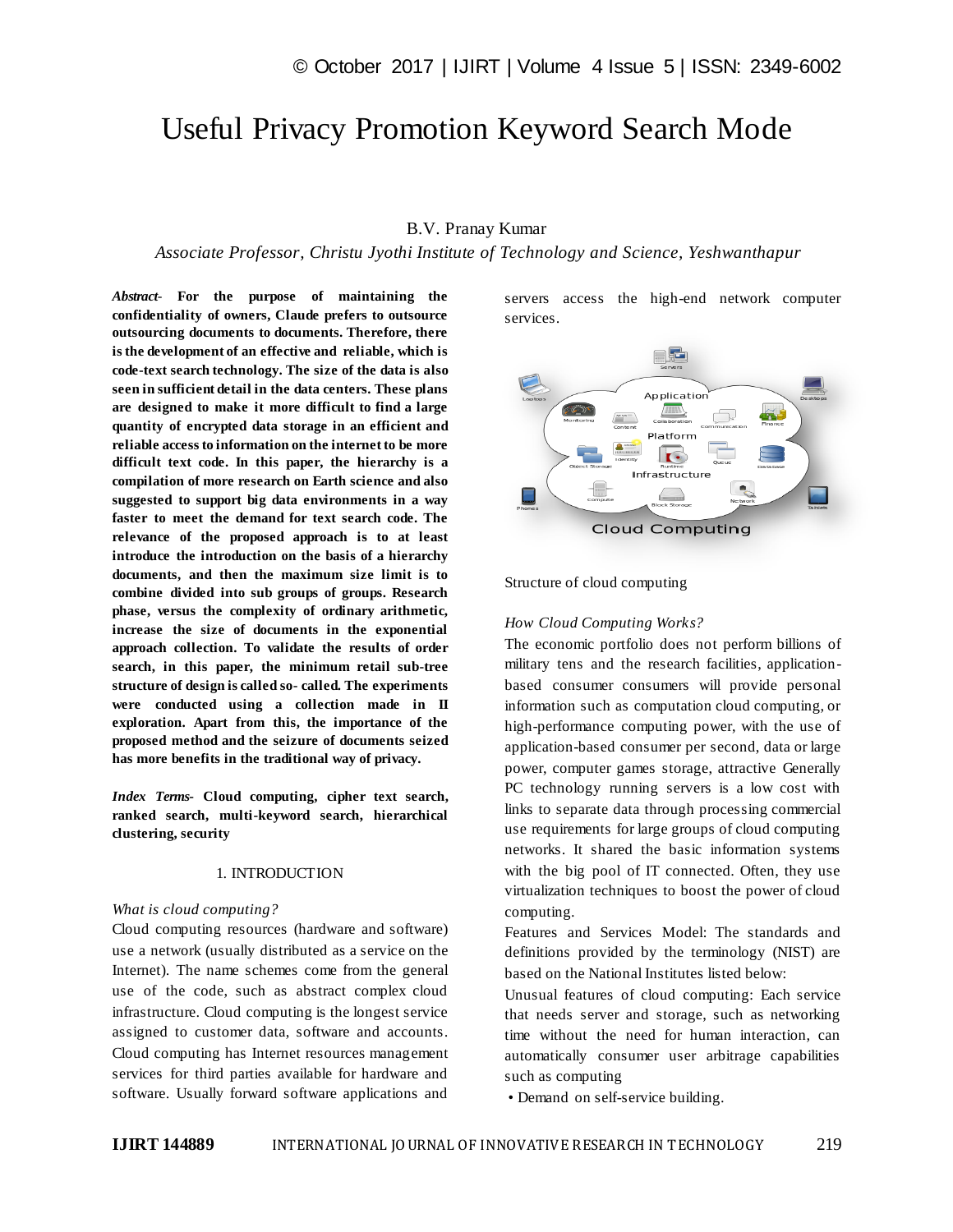Client platforms are thin or thicker extrinsic (e.g., mobile phones, laptops, and PDAs) accessible through the use of broadband access network capacity across the network and standard system.

• Assigning resources: is a multi-rented service that provides an important model to serve many customers with various physical and virtual resources and customer demands to restore such as the services computing and provider resources. Users usually do not have the ability to control the spirit of knowledge for freedom or the exact position of resources available, but you may not be able to detect the high level of abstraction (eg, country, state or data center). Examples include storage, processing, memory, and network bandwidth resources, and virtual machines.

• Rapid elasticity: In some instances where the capabilities are rapidly expanding, the details are faster and conditional flexibility and quicker to quickly release. For the consumer, it is often seen that potential terms are unlimited and can be purchased at any time at any time.

• Measurement Service**:** Cloud systems customization using the advantage of measuring the level of resources and the ability to measure abstract service (for example, accounts, storage, processing, bandwidth, and active user). Resource consumption is maintained, providing transparency for consumer and use service providers.



Services Models:

There are three different designs, including the Service Volume, the program service (R) as the stage performance of the infrastructure, cloud computing services, presence of service (IaaS), (custom components). Complete three modal layers after a summary of the end user's perspective on service or end-user layer cloud computing services. This model is shown in the picture below. User access to basic level cloud services, for example, he can implement cloud applications and their own applications for

support resources, these applications are responsible for their own maintenance and security. Service level applications and access to these actions are usually taken care of by the Cloud Service Provider.



Structure of service models

# 2. RELATED WORK

1. Confidentiality-Preserving Rank-Ordered Search This paper presents a new framework for privacy And to maintain a large document system and to reranking group. Protected framework only Documents against external intruder / secret question, But it also protects the data center, learning faith And information about a set of question papers. We offer practical techniques to achieve the importance of proper integration And encryption methods, such as the way of scoring It has also ordered encryption, data protection and protection of groups, To provide indicators and research capabilities efficient and accurate Arrangement of safe documents in response to questions. W3C is a group of experimental results This is similar to the performance of traditional methods Search for the system built for data is encoded Search terms to be corrected Therefore, the proposed road The first step to retrieve modern information And a wide range of applications to secure search capabilities Public and business areas also include data management To enable scientific study of processes, sensitive information Simplifies the process of discovery and litigation of documents.

2.Privacy-preserving multi-keyword text search in the cloud supporting

With the increasing popularity of cloud computing, huge amount of documents are outsourced to the cloud for reduced management cost and ease of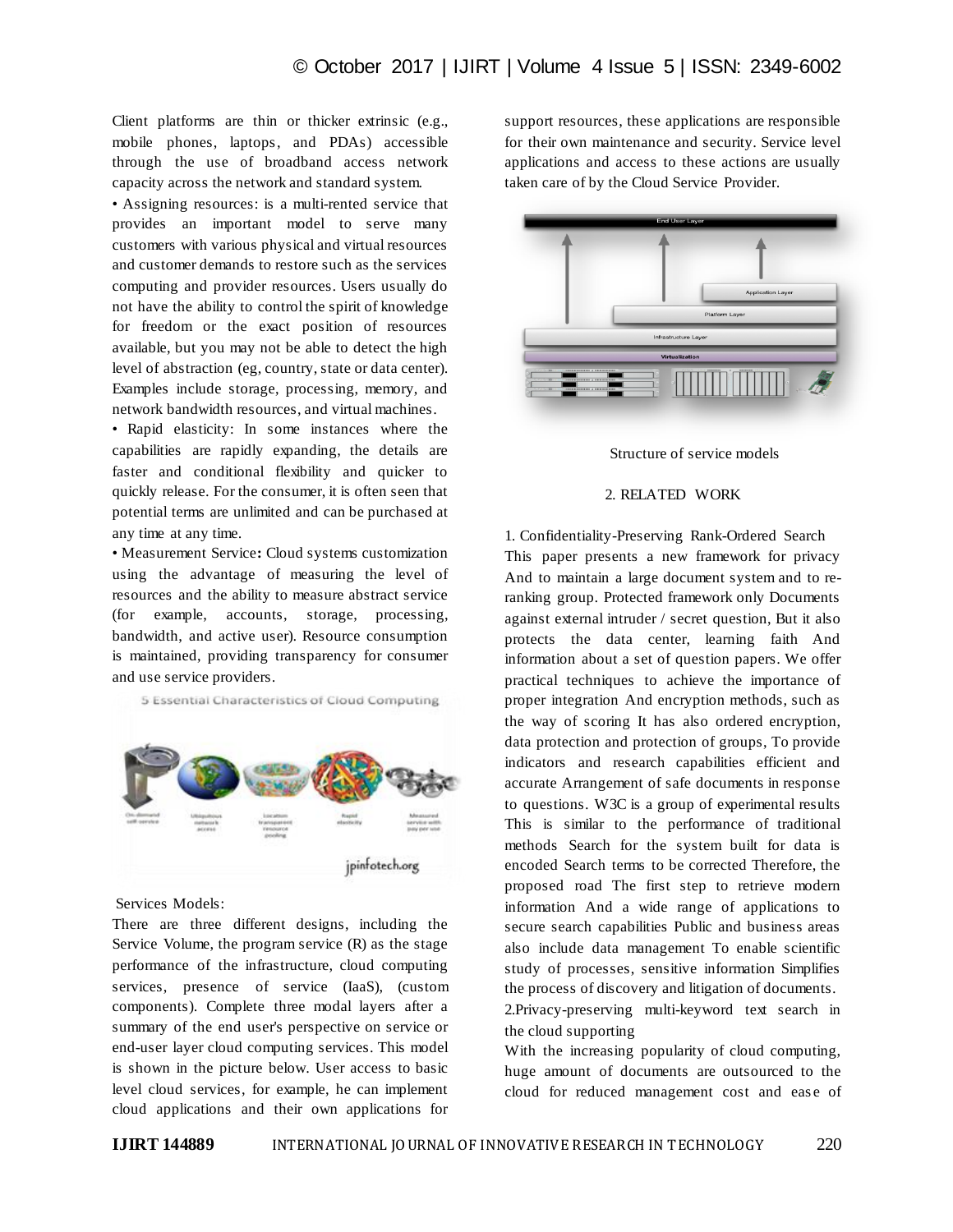access. Although encryption helps protecting user data confidentiality, it leaves the well-functioning yet practically-efficient secure search functions over encrypted data a challenging problem. In this paper, we present a privacy- preserving multi-keyword text search (MTS) scheme with similarity-based ranking to address this problem. To support multi-keyword search and search result ranking, we propose to build the search index based on term frequency and the vector space model with cosine similarity measure to achieve higher search result accuracy. To improve the search efficiency, we propose a tree-based index structure and various adaption methods for multidimensional (MD) algorithm so that the practical search efficiency is much better than that of linear search. To further enhance the search privacy, we propose two secure index schemes to meet the stringent privacy requirements under strong threat models, i.e., known ciphertext model and known background model. Finally, we demonstrate the effectiveness and efficiency of the proposed schemes through extensive experimental evaluation.

3.Top-k Retrieval from a Confidential Index

Privacy-preserving document exchange among collaboration groups in an enterprise as well as across enterprises requires techniques for sharing and search of access-controlled information through largely untrusted servers. In these settings search systems need to provide confidentiality guarantees for shared information while offering IR properties comparable to the ordinary search engines. Top-k is a standard IR technique which enables fast query execution on very large indexes and makes systems highly scalable. However, indexing access-controlled information for top-k retrieval is a challenging task due to the sensitivity of the term statistics used for ranking.

4. Privacy preserving keyword searches on remote encrypted data

We consider the following problem: a user U wants to store his files in an encrypted form on a remote file server S. Later the user U wants to efficiently retrieve some of the encrypted files containing (or indexed by) specific keywords, keeping the keywords themselves secret and not jeopardizing the security of the remotely stored files. For example, a user may want to store old e-mail messages encrypted on a server managed by Yahoo or another large vendor, and later retrieve certain messages while travelling with a mobile device. In this paper, we offer solutions

for this problem under well-defined security requirements. Our schemes are efficient in the sense that no public-key cryptosystem is involved. Indeed, our approach is independent of the encryption method chosen for the remote files. They are also incremental, in that U can submit new files which are secure against previous queries but still searchable against future queries.

# 3 BACKGROUND

In this paper, we study an interesting problem of recommending products from e- commerce websites to users at social networking sites who do not have historical purchase records, i.e., in "cold-start" situations. We called this problem cross-site coldstart product recommendation. In our problem setting here, only the users' social networking information is available and it is a challenging task to transform the social networking information into latent user features which can be effectively used for product recommendation. To address this challenge, we propose to use the linked users across social networking sites and e- commerce websites (users who have social networking accounts and have made purchases on e-commerce websites) as a bridge to map users' social networking features to latent features for product recommendation. In specific, we propose learning both users' and products' feature representations (called user embeddings and product embeddings, respectively) from data collected from e-commerce websites using recurrent neural networks and then apply a modified gradient boosting trees method to transform users' social networking features into user embeddings. We then develop a feature-based matrix factorization approach which can leverage the learnt user embeddings for cold start product recommendation.

# 4. SYSTEM FLOW

The DFD is also called as bubble chart. It is a simple graphical formalism that can be used to represent a system in terms of input data to the system, various processing carried out on this data, and the output data is generated by this system. The data flow diagram (DFD) is one of the most important modeling tools. It is used to model the system components. These components are the system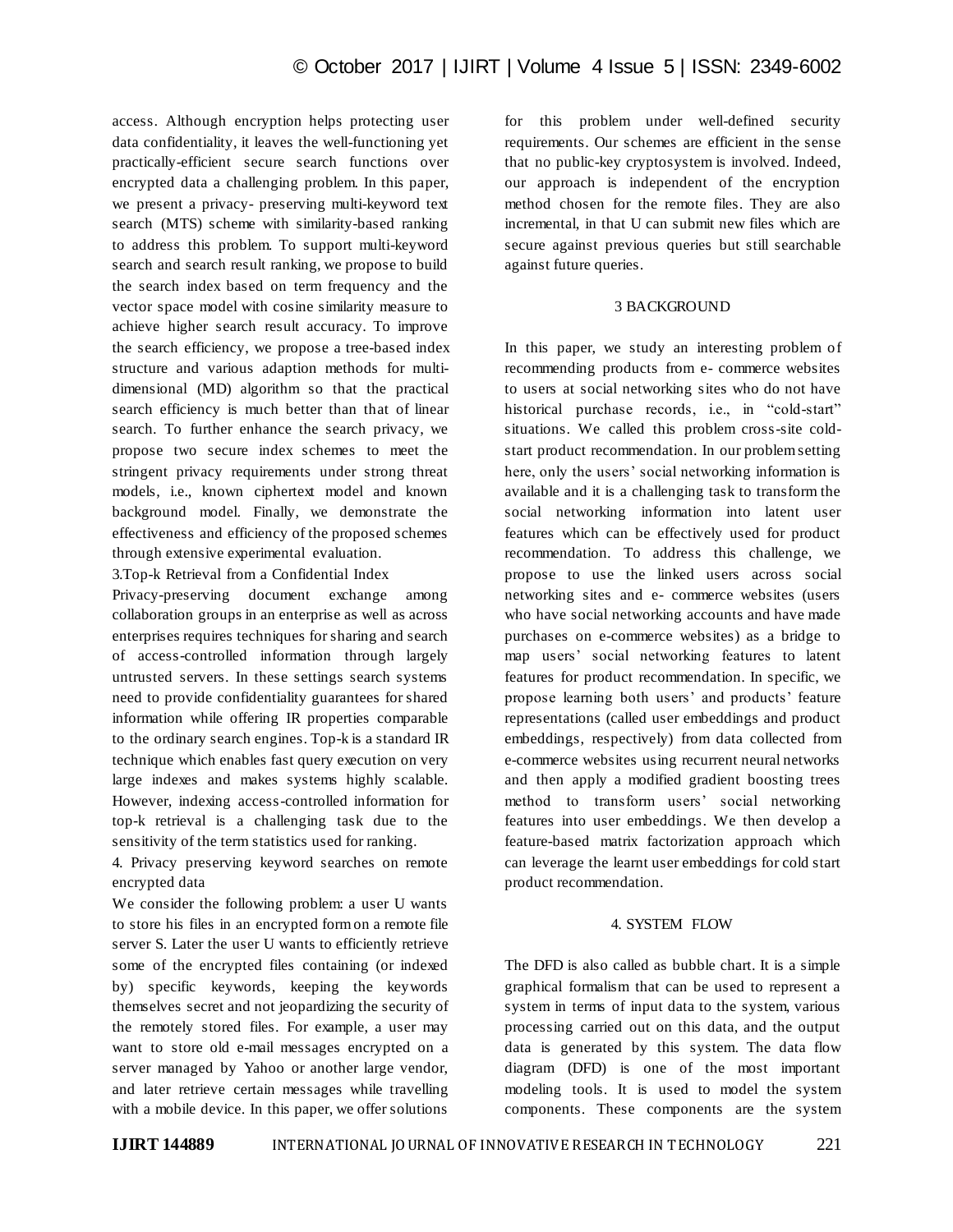# © October 2017 | IJIRT | Volume 4 Issue 5 | ISSN: 2349-6002

process, the data used by the process, an external entity that interacts with the system and the information flows in the system. DFD shows how the information moves through the system and how it is modified by a series of transformations. It is a graphical technique that depicts information flow and the transformations that are applied as data moves from input to output. DFD is also known as bubble chart. A DFD may be used to represent a system at any level of abstraction. DFD may be partitioned into levels that represent increasing information flow and functional detail.





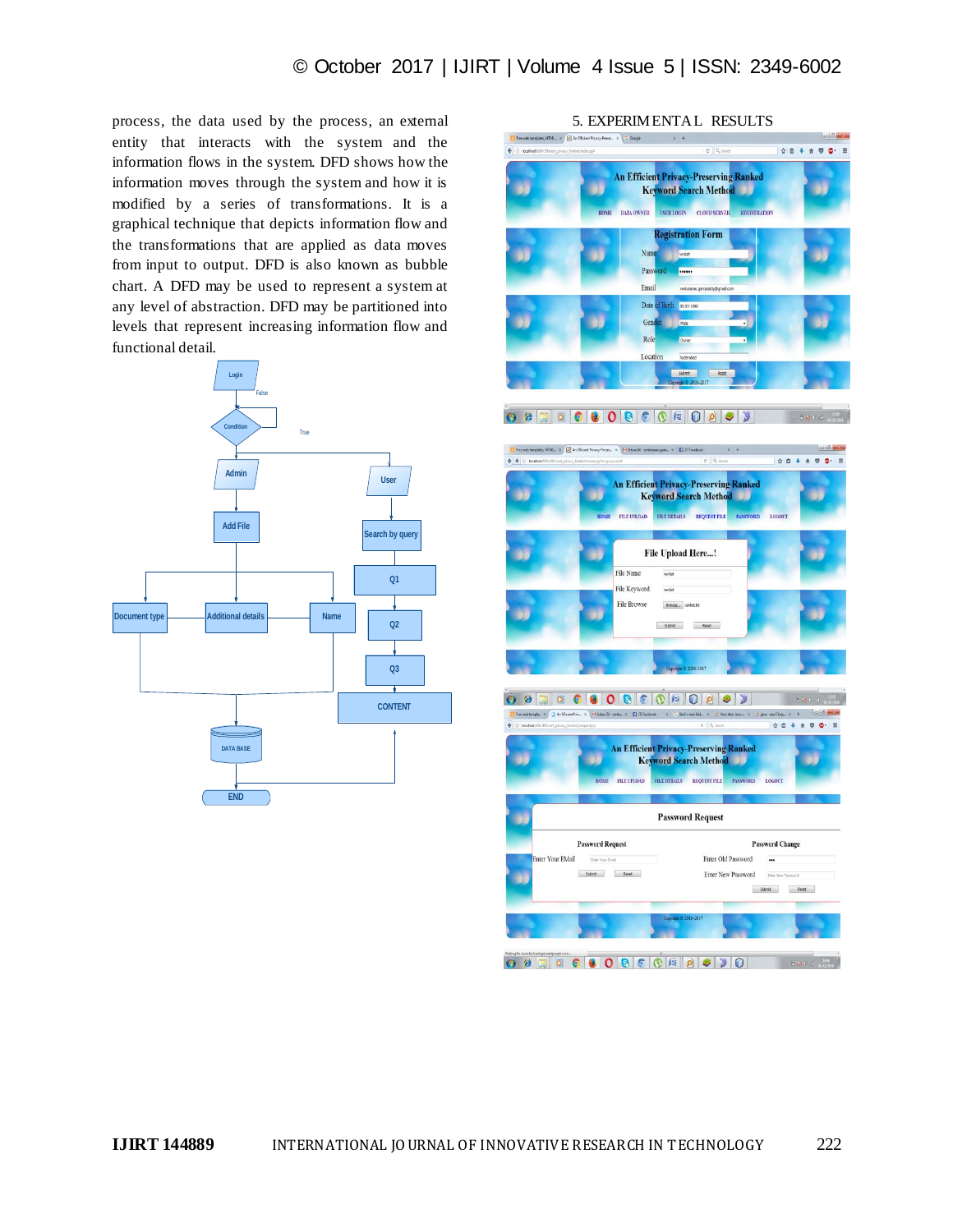

### 6. CONCLUSION

In this paper, we investigated ciphertext search in the scenario of cloud storage. We explore the problem of maintaining the semantic relationship between different plain documents over the related encrypted documents and give the design method to enhance the performance of the semantic search. We also propose the MRSE-HCI architecture to adapt to the requirements of data explosion, online information retrieval and semantic search. At the same time, a verifiable mechanism is also proposed to guarantee the correctness and completeness of search results. In addition, we analyze the search efficiency and security under two popular threat models. An experimental platform is built to evaluate the search efficiency, accuracy, and rank security. The experiment result proves that the proposed architecture not only properly solves the multikeyword ranked search problem, but also brings an improvement in search efficiency, rank security, and the relevance between retrieved documents.

#### 7. BIBILOGRAPHY

[1] S. Grzonkowski, P. M. Corcoran, and T. Coughlin, "Security analysis of authentication protocols for next-generation mobile and CE cloud services," in Proc. IEEE Int. Conf. Consumer Electron.,2011, Berlin, Germany, 2011, pp. 83–87.

- [2] D. X. D. Song, D. Wagner, and A. Perrig, "Practical techniques for searches on encrypted data," in Proc. IEEE Symp. Security Priv., BERKELEY, CA, 2000, pp. 44–55.
- [3] D. Boneh, G. Di Crescenzo, R. Ostrovsky, and G. Persiano, "Public key encryption with keyword search," in Proc. EUROCRYPT, Interlaken, SWITZERLAND, 2004, pp. 506– 522.
- [4] Y. C. Chang and M. Mitzenmacher, "Privacy preserving keyword searches on remote encrypted data," in Proc. 3rd Int.Conf. Applied Cryptography Netw. Security, New York, NY, 2005,pp. 442–455.
- [5] R. Curtmola, J. Garay, S. Kamara, and R. Ostrovsky, "Searchable symmetric encryption: improved definitions and efficient constructions," in Proc. 13th ACM Conf. Comput. Commun. Security, Alexandria, Virginia, 2006, pp. 79–88.
- [6] M. Bellare, A. Boldyreva, and A. O'Neill, "Deterministic and efficiently searchable encryption," in Proc. 27th Annu. Int. Cryptol.Conf. Adv. Cryptol., Santa Barbara, CA, 2007, pp. 535–552.
- [7] D. Boneh and B. Waters, "Conjunctive, subset, and range queries on encrypted data," in Proc. 4th Conf. Theory Cryptography, Amsterdam, NETHERLANDS, 2007, pp. 535–554.
- [8] E.-J. Goh, Secure Indexes, IACR Cryptology ePrint Archive, vol. 2003, pp. 216. 2003.
- [9] C. Wang, N. Cao, K. Ren, and W. J. Lou, "Enabling secure and efficient ranked keyword search over outsourced cloud data," IEEE Trans. Parallel Distrib. Syst., vol. 23, no. 8, pp. 14671479, Aug.2012.Fig. 12. Search precision.Fig. 13. Rank privacy.CHEN ETAL.: AN EFFICIENT PRIVACY-PRESERVING RANKED KEYWORD SEARCH METHOD 961
- [10] A. Swaminathan, Y. Mao, G. M. Su, H. Gou, A. Varna, S. He, M. Wu, and D. Oard, "Confidentiality-preserving rank-ordered search," in Proc. ACM ACM Workshop Storage Security Survivability, Alexandria, VA, 2007, pp. 7–12.
- [11] S. Zerr, D. Olmedilla, W. Nejdl, and W. Siberski, "Zerber+R: Top- k retrieval from a confidential index," in Proc. 12th Int. Conf.